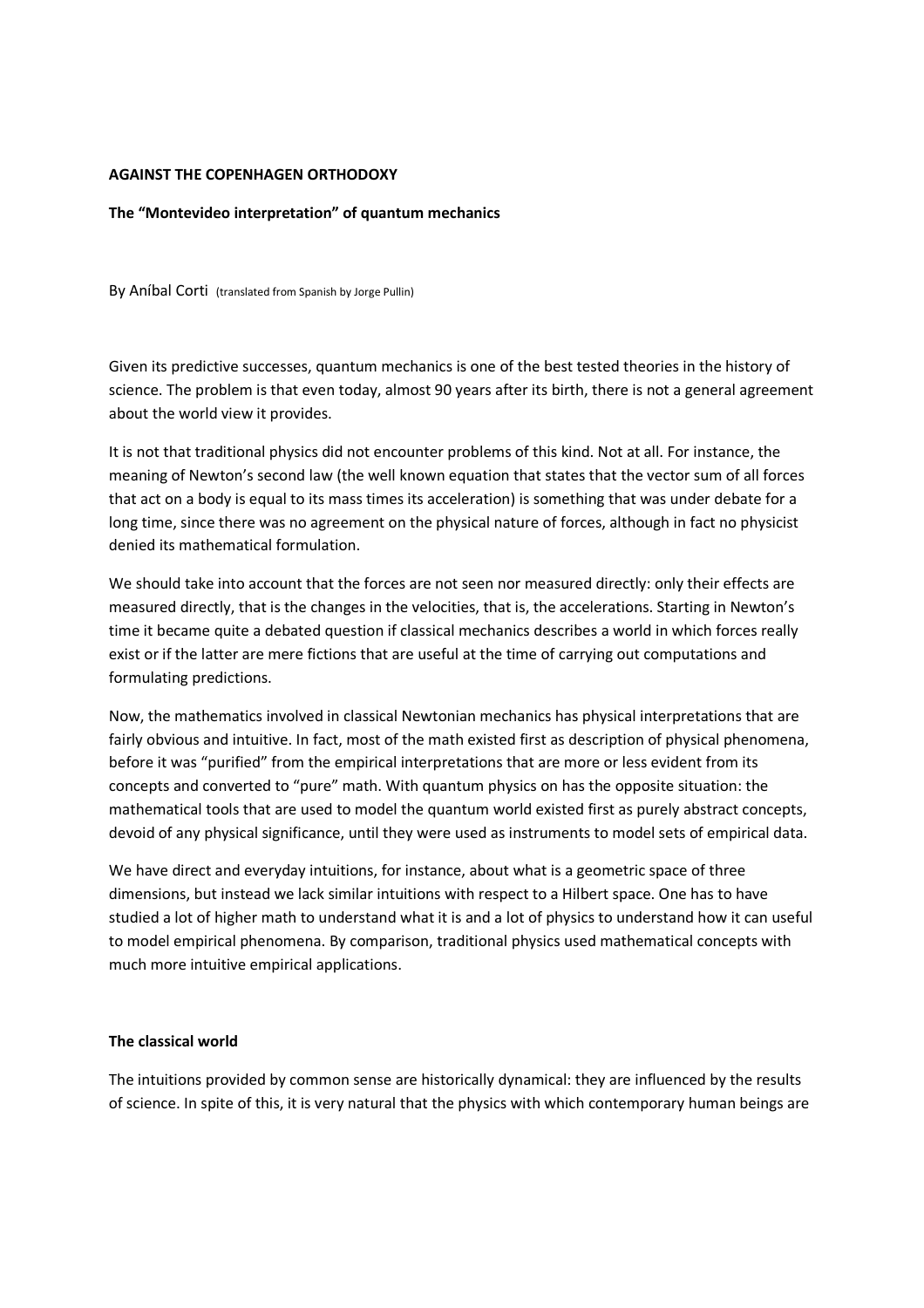mostly familiar is precisely that which describes everyday objects. That physics is the classical mechanics of Galileo and Newton.

The world described by classical mechanics, to use an eloquent analogy of Gambini, is a world of material particles that move in space and time as the actors of a play on a fixed stage\*. Everything that exists in the universe results from the different distributions and motions of those particles. The space and time provide the fixed and immutable stage in which that representation takes place. That is how Galileo and Newton described the world in the  $17<sup>th</sup>$  century.

At the end of the 19<sup>th</sup> century, the work of Faraday and Maxwell forced the recognition of a new actor on the stage: the electromagnetic field. This character proved unruly, and it was impossible to accommodate it in the stage conceived for the material particles: that required to radically rethink the ideas of space and time. After the radical transformation that such ideas underwent in the early 20<sup>th</sup> century, it was no more possible to think of physical reality as reduced to particles moving in a fixed and immutable stage, but it require to assume that the field but also the space and time themselves are physical phenomena subject to relations, interactions and transformations.

Space and time therefore stopped being considered as the fixed stage where physical phenomena take place and started to be considered as other actors in the play, continuing with the suggestive analogy of Gambini.

Since over a century ago, space and time are considered physical phenomena that interact with the rest of the physical phenomena and transform themselves in the course of such interactions.

This is the vision of reality provided by the general theory of relativity towards 1920, and is the vision of the macroscopic world (that ranges from very massive objects like stars and black holes, to objects that we interact with in everyday life and even smaller ones) that remains until today. Nevertheless, such theory does not describe the microscopic world (that ranges from atoms and molecules up to elementary particles). A few years after the birth of the general theory of relativity, quantum mechanics would start to take shape: the theory that offered a vision of the microscopic world that was required to complete the picture of the physical world.

In contrast with the old physics of Galileo and Newton, that at some point aspired to be complete, that is, to describe all fundamental physical phenomena, the general theory of relativity and quantum mechanics do not cover entirely the set of physical phenomena.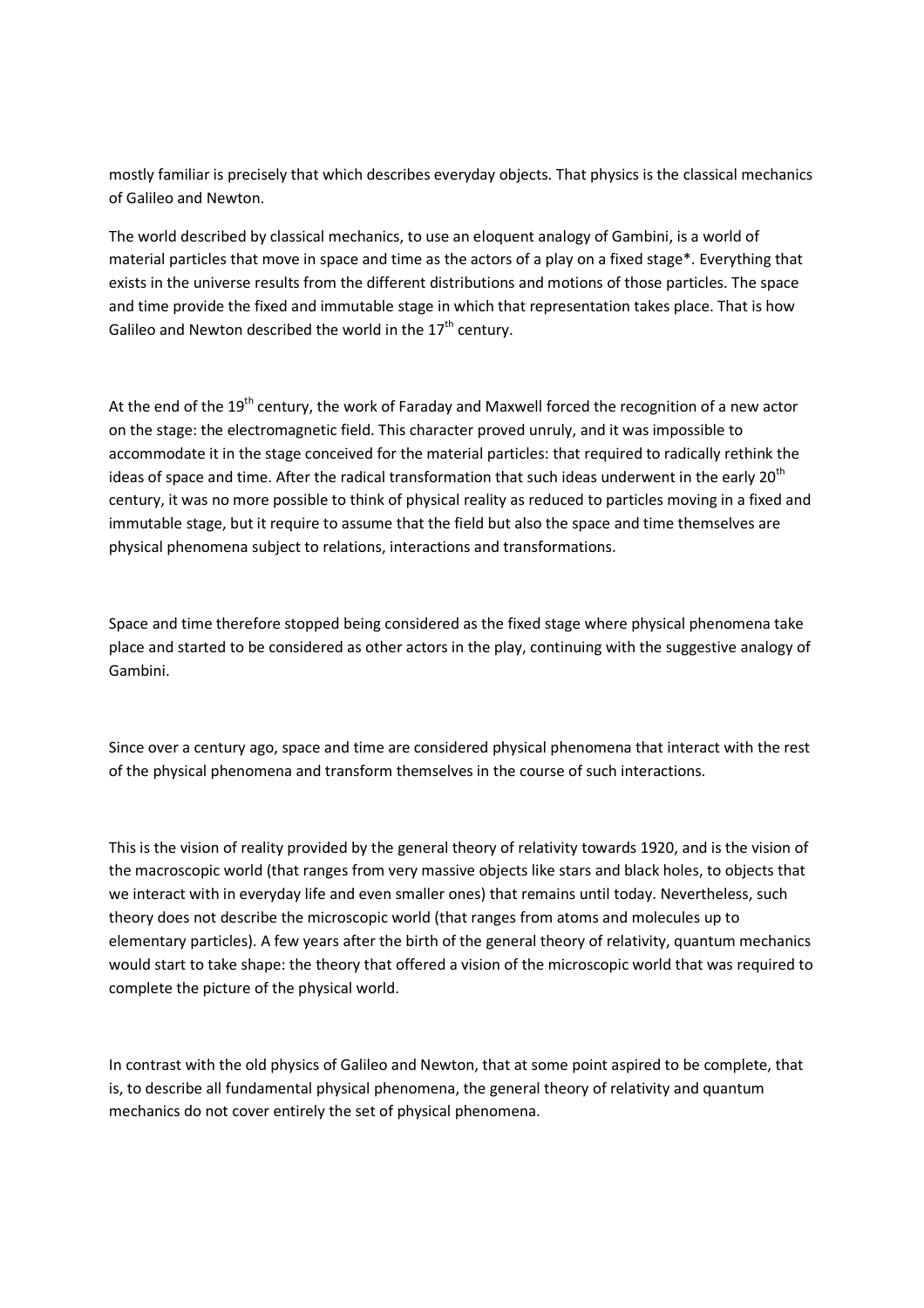An all encompassing theory still does not exist, but it is needed, for instance, to account what happened to the universe in the first few instants after the Big Bang, when it was small enough that its behavior was ruled by the laws that apply to microscopic phenomena, but so massive that, on the other hand, gravitational effects were also relevant and those are only explained by the general theory of relativity.

Even to describe adequately what happens today, some 15 billion years after the Big Bang, the "division of labor" existent in contemporary physics appears as unsatisfactory, since the phenomena described by the general theory of relativity are also quantum in nature, whereas atoms and molecules also produce gravitational effects, without having a satisfactory description from contemporary physics.

## **The quantum world**

Quantum physics has two salient characteristics. The first is that it describes a discrete world, that is, a world that "jumps". Like the pawns of a game that move from a square of a checkerboard to the next, microscopic objects go from a state to a neighboring one without making sense what is in between. The second characteristic is that it describes a world of potentialities, that is, of possible events, that remain mere probabilities until the system is forced to make a decision, choosing one of them. Quantum mechanics does not explain, in principle, how the microscopic physical systems go from mere potentialities to observed facts. A well known experiment can be used to illustrate this point.

Consider a source of light that emits with very low intensity. The particles of light (photons), pass individually, in regular intervals, through a screen with two slits and they are finally detected by a photographic plate (see figure).



Every time a particle reaches the photographic plate, it leaves a well defined imprint in a region of it. After a long enough time so there are enough particles that hit the photographic plate, you will see on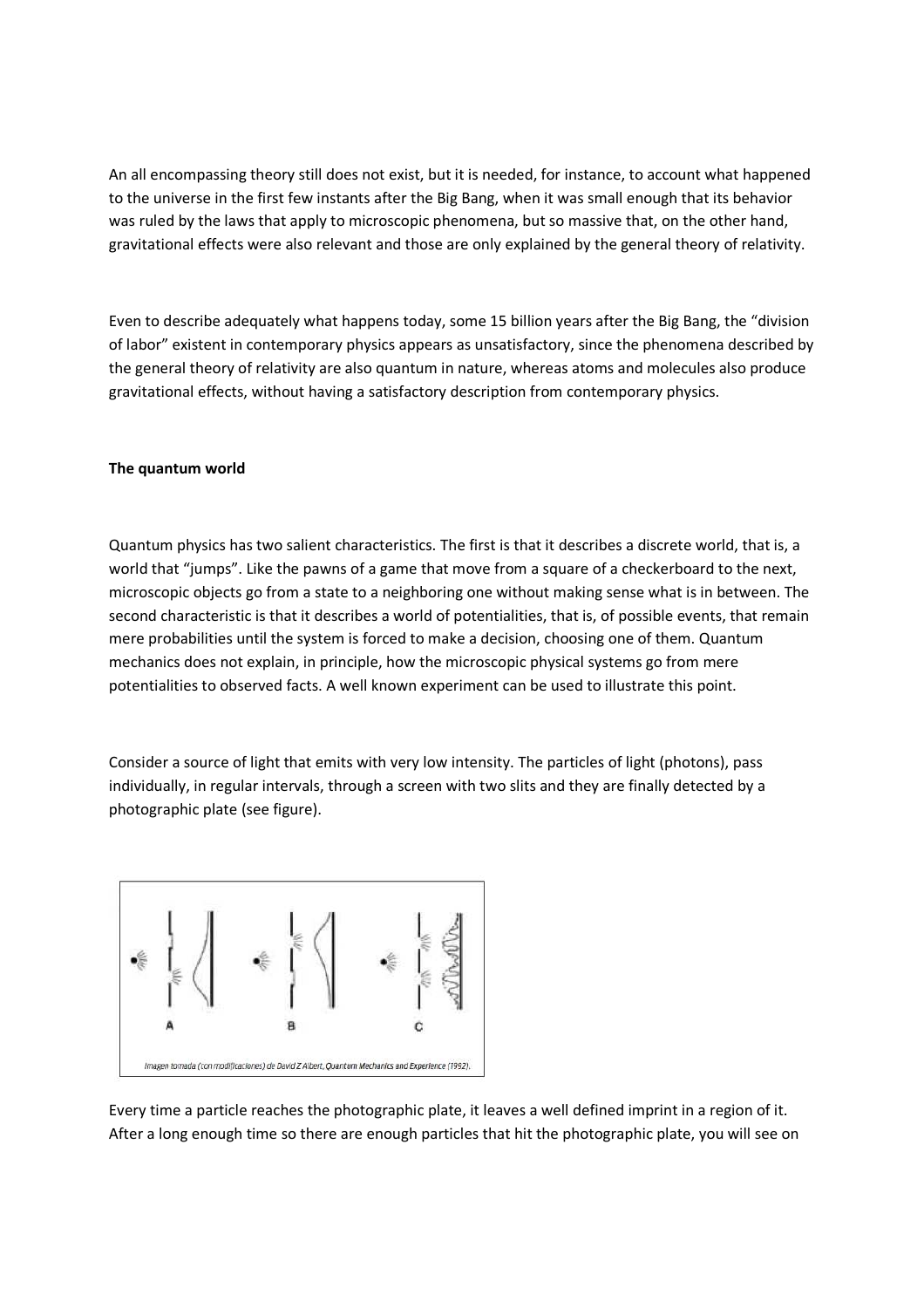the plate a pattern of darkening of the plate proportional to the density of impacts in that region. If the slits are opened alternately, after waiting for a long enough time, one will observe a pattern of darkening that is more intense in front of the plate that remained open (figures A and B).

But if both slits are opened simultaneously, after waiting for a long enough time, one does not observe the expected result: the darkening pattern is not more intense in front of the slits (figure c, dotted line), but one observes the typical interference pattern with alternating bands of dark and clear characteristic of wave phenomena (figure C, continuous line). Such behavior only makes sense if each photon that goes through the membrane with the slits interferes with itself, that is, it behaves like a wave and makes it through simultaneously through both slits. The experiment can be carried out with other elementary particles and one obtains the same result.

As long as only one of the slits was open, the photon behaved like a particle, but, when both were opened, it behaved like a wave, at least insofar as its motion is concerned, since when it hit the photographic plate it behaved as a particle impacting in a definite point, as a particle would do. In some sense the photon exhibits a dual behavior: a wave during its propagation and a particle when it hits the photographic plate. The specific point where it will impact cannot be predicted theoretically: it is only possible to know the probability that it will show up in a given place. The curve of probabilities that is predicted by the theory agrees with the interference pattern observed experimentally: that confirms the predictions of the theory.

The interpretation that suggests that the photon has a dual behavior is reinforced by the following experimental observation: if one attempts to determine the position of the photon in a previous point of its displacement, for instance, when passing through the membrane with the slits, the wave behavior disappears and the pattern that appears in the photographic plate is the one seen in figure A or B.

Physicists call such process "measurement", but it is important to point out that it does not necessarily involve the participation of a human observer. The measurement only requires that the microscopic system that is to be "measured" interact with another system whose behavior is classical. Obviously, not every system, no matter how classical its behavior, would allow the measurement of any quantity.

In the previous example, the photographic plate is an instrument of measurement, since the interaction of the photon with the plated can determine which is the position where the photon impacted. The membrane with the slits can also be considered a measurement instrument, but, in its interaction with the photon, it is unable to reduce all possible trajectories to one. For that reason the photon goes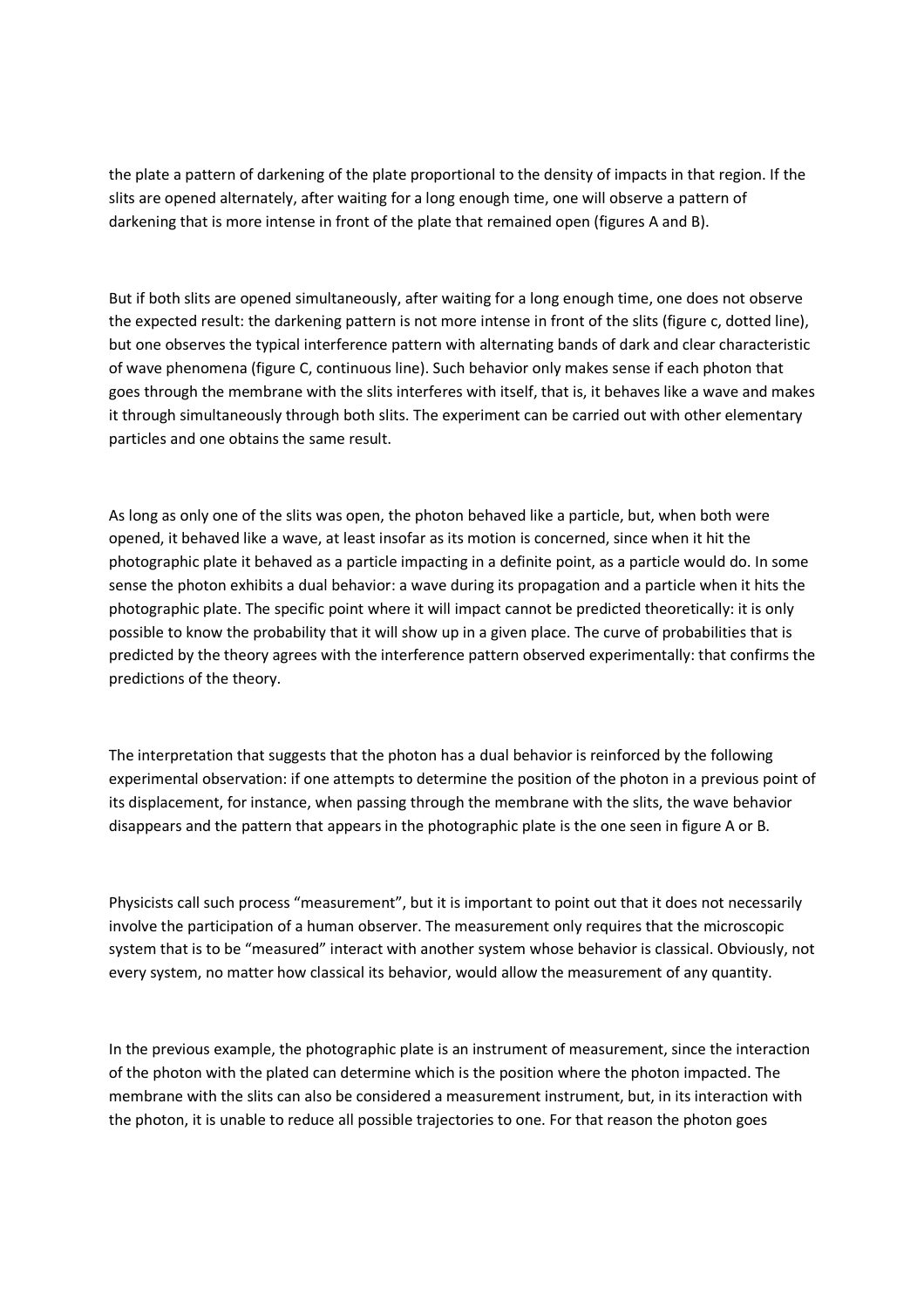through both slits, although we know it does not make it through the wall of membrane: in that sense a certain measurement of its position has taken place.

If one has a finer localization mechanism to determine exactly the place where the photon goes through, the possibilities reduce to one or another in an exclusive sense and the wave behavior is completely destroyed. It is not important that a human experimenter observe the process, but it matters that the interaction with the macroscopic object be sensitive to the magnitude that one wishes to measure.

The previous example precisely illustrates the main characteristic of microscopic systems we were referring to before: their states express potentialities of the system, that are realized when they become in contact with macroscopic systems. When a microscopic system interacts with a macroscopic one (a system that has classical behavior) it happens that of the many potential states only one of them becomes real.

In the case of the photon in the experiment, it can be said that potentially it has a spatial localization similar to that of a particle, but it only has it when the interaction with a macroscopic body forces it to occupy a defined position in space.

This phenomenon in which only one of the potential states of the system becomes real is known in the technical jargon as the "collapse of the wavefunction", or "collapse of the state vector", "reduction of the wavepacket" or "reduction of the quantum states". Irrespectively of the names, what is relevant is that of the many possible states of the system only one become real. The problem of answering how and why such a thing happens is known as the "measurement problem" and has been one of the most debated topics in the frontier of physics and philosophy in the last 80 years.

The phenomenon is no doubt strange, but considerably less than the sensationalist literature that has been inclined to the "quantum mysticism" for decades. It is shameful that some very renowned physicists have contributed to the dissemination of such nonsense, although that is not the topic of this article.

Irrespective of what is stated in the sensationalist literature, there is a genuine physical problem in all this. If the objects of the microscopic world exhibit this particular and disconcerting behavior, whereas the objects of everyday life (which are ultimately composed by microscopic objects) definitely do not,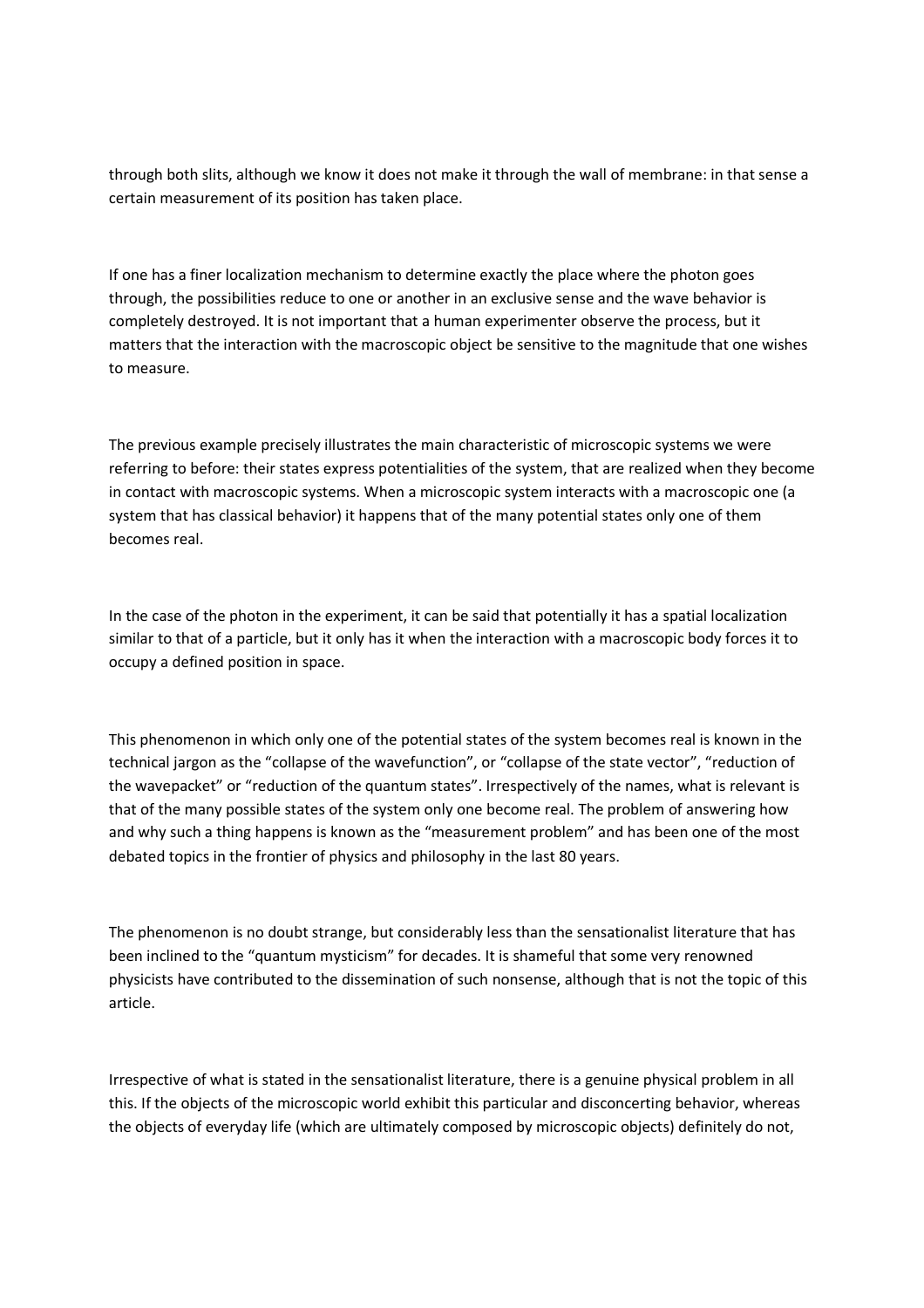the obvious problem arises of explaining why the world we interact with every day does not exhibit quantum phenomena when all the elements that constitute it do.

## Copenhagen

The traditional interpretation of quantum mechanics goes back to the years when it was being developed in the late 1920's. Its formulation is attributed to the renowned Danish physicist Niels Bohr and takes its name from the port city of Copenhagen, capital of Denmark. It is worth pointing out from the outset that what is known as the "Copenhagen interpretation" is not a homogeneous point of view, but it is a set of points of view more or less related among themselves. Due to this, one can find in the literature formulations of the "Copenhagen interpretation" that are not only different, but contradictory.

In any case, what appears distinctive of this interpretation is postulating a duality between the classical and quantum realms: a dividing line between the microscopic and macroscopic world. According to Copenhagen, the universe is not homogeneous but two essentially different physical realities coexist in it, but are not completely insulated one from the other. In the course of the interaction of those two worlds, when the microscopic systems interact with classical objects, the quantum world collapses to the classical one. In some way, in this interpretation, the quantum world is an unstable one.

A well known quote of Werner Heisenberg, perhaps the most famous of Bohr's students, summarizes well the spirit of the Copenhagen interpretation "The trajectory [of the particle] exists only because we have observed it".

"To observe" does not mean here, as we pointed out before, that there is the participation of a human observer, a consciousness or a mind. Some have claimed such things, including prominent physicists. But it is not something that has to do with physics but with mysticism. The "observation" in the Copenhagen sense does not assume the existence of an observer but merely that of a measurement device: a macroscopic (classical) object that interacts with the microscopic (quantum) system forcing it to collapses on the classical world.

Physical magnitudes, from this point of view, are associated with the properties that are manifested in given measurement processes. In the two slit experiment, the photon simply does not have a spatial localization until a photographic plate or other measurement device is installed that forces it to adopt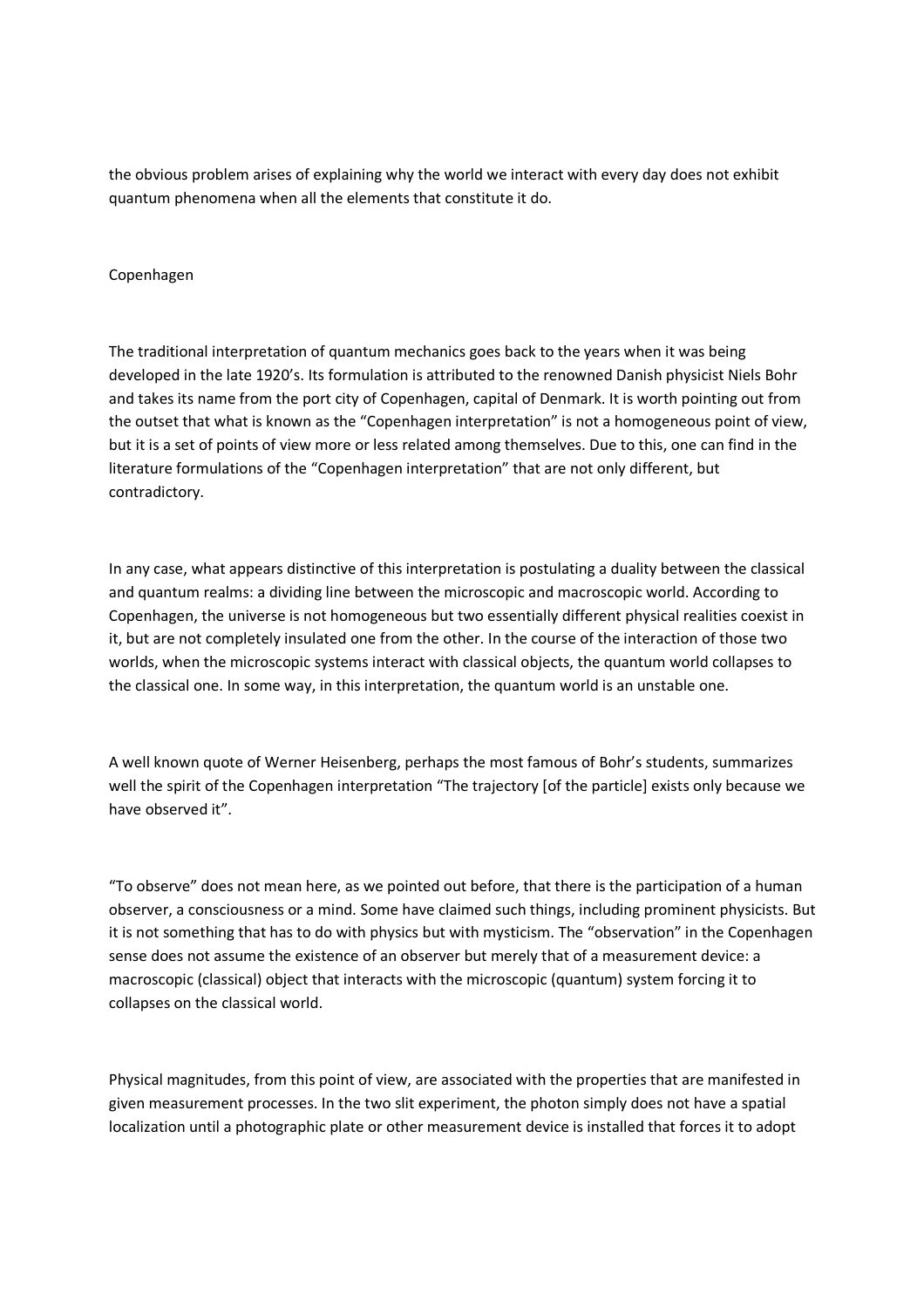on. Before that, its spatial localization is a mere potentiality, subject to the probabilistic laws of the theory. It therefore can be said that the position of the photon only exists after it has been measured: after the world of quantum potentialities has been forced to collapse to the familiar world of classical properties.

Heisenberg's lemma can be summarized as follows: the trajectory of the particle exists only because it (the particle) has interacted with a macroscopic device that has forced it to have a classical behavior.

The Copenhagen interpretation therefore requires a dividing line, a limit that separates neatly the universe in two parts: a world of mere potentialities and another that interferes with it from outside forcing the actualization of those potentialities.

The issue that most disturbs physicists and philosophers in the way the Copenhagen interpretation views the physical world is precisely that it divides physical reality: the concept that a dichotomy must exist in the world in two orders of reality for the problem of measurement to have a solution since the quantum theory itself cannot solve it. To put another way: what has disturbed physicists and philosophers the most about Copenhagen is that it renounces explicitly and cavalierly to offer a solution to the measurement problem internal to the quantum theory itself.

In the Copenhagen interpretation the measurement problem is solve by an external fiat: measurement devices impose physical reality (starting from a world of potentialities) and physical reality is built (according to certain probabilistic laws). Many physicists and philosophers have countered that it should be a phenomenon internal to the quantum theory itself (and not an external phenomenon like the collapse induced by the interaction with macroscopic objects) what should ultimately explain the emergence of the classical world, with its familiar properties, from the disconcerting quantum world. In that sense, several alternative interpretations to Copenhagen have tried to solve the measurement problem without postulating the existence of a radically exterior world that forces the collapse of the quantum world. The most novel of such interpretations arose recently in a small port city that is not Copenhagen.

Montevideo

Gambini and his Argentine collaborator Jorge Pullin, that works in Louisiana, are internationally known physicists, since many years ago, in the field of quantum gravity in one of its specific versions: loop quantum gravity. In several recent papers Gambini and Pullin have presented an original interpretation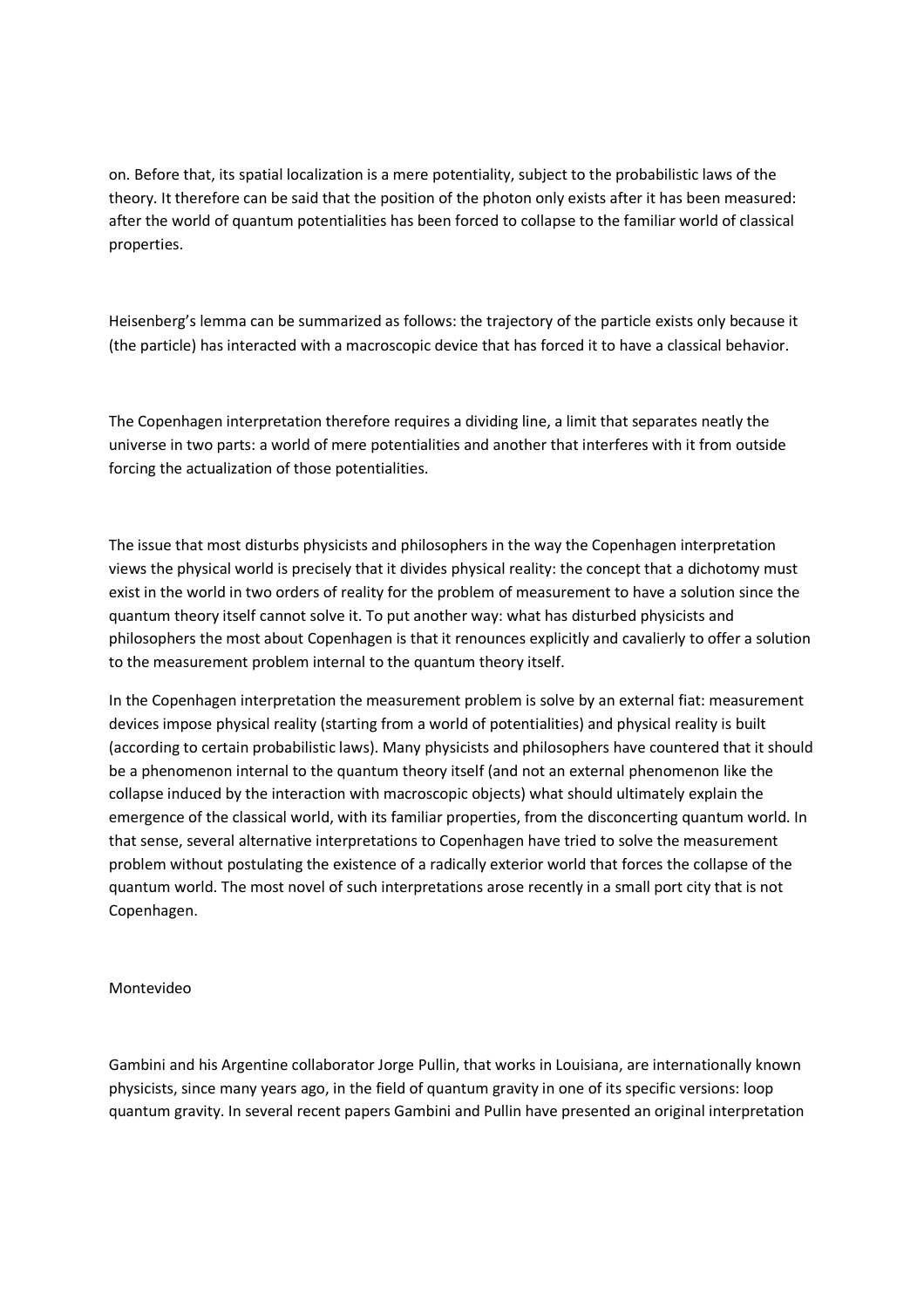of the mathematical formalism of quantum mechanics that, for brevity, they call "the Montevideo interpretation".

The Montevideo interpretation is in line with the critique of the standard interpretation we presented above. What Gambini and Pullin argue is that quantum mechanics must account for all physical reality and not only part of it. In other words, what they assume is that the equations of quantum mechanics are universally valid, that is, they describe adequately not only the microscopic world but also the ordinary world. The macroscopic world is, from this point of view, as quantum as the microscopic one, since both respond to the same laws of physics. If we want to understand in detail the properties that characterize macroscopic objects, one needs to do it through the equations of quantum mechanics.

Let us take for example the case of spatial localization. From this point of view, this property of everyday objects should be well explained by the equations of quantum mechanics that describe the behavior of objects that lack precisely spatial localization. This approach to the problem is, as is evident, opposite to the point of view of the Copenhagen interpretation. From the latter point of view, properties like spatial localization are considered inherent to the classical world. When macroscopic objects with those inherent properties become in contact with the unstable quantum world, they destroy with their distortive intrusion the characteristics of the latter.

Now, if the familiar world of common sense ought to be explained, ultimately, in terms of the equations of quantum mechanics, we need to clarify how is it that the classical properties emerge in a world of potentialities without recurring to an external fiat: one must provide an answer to the measurement problem that is physically and philosophically more satisfactory than the answer of Copenhagen.

The key, in the framework of the Montevideo interpretation to explain the absence of the properties typical of the quantum world in the everyday world is given by time.

In quantum mechanics time is a classical parameter, external to the theory. It is not measured with real clocks, but it is absolute, abstract and mathematical: it flows without depending on anything else, like Newtonian time used to flow. The main methodological innovation of Gambini and Pullin is to propose that the time that appears in the equations of quantum mechanics will have to be measured with real clocks, that is, the time that appears in them is to be interpreted as a real time. The second important idea proposed by the Montevideo interpretation, together with the previous one, is that, if things are done this way, then it is impossible that the real time (measured with real clocks) will coincide with the ideal time (the absolute, abstract and mathematical). In other terms: under very reasonable